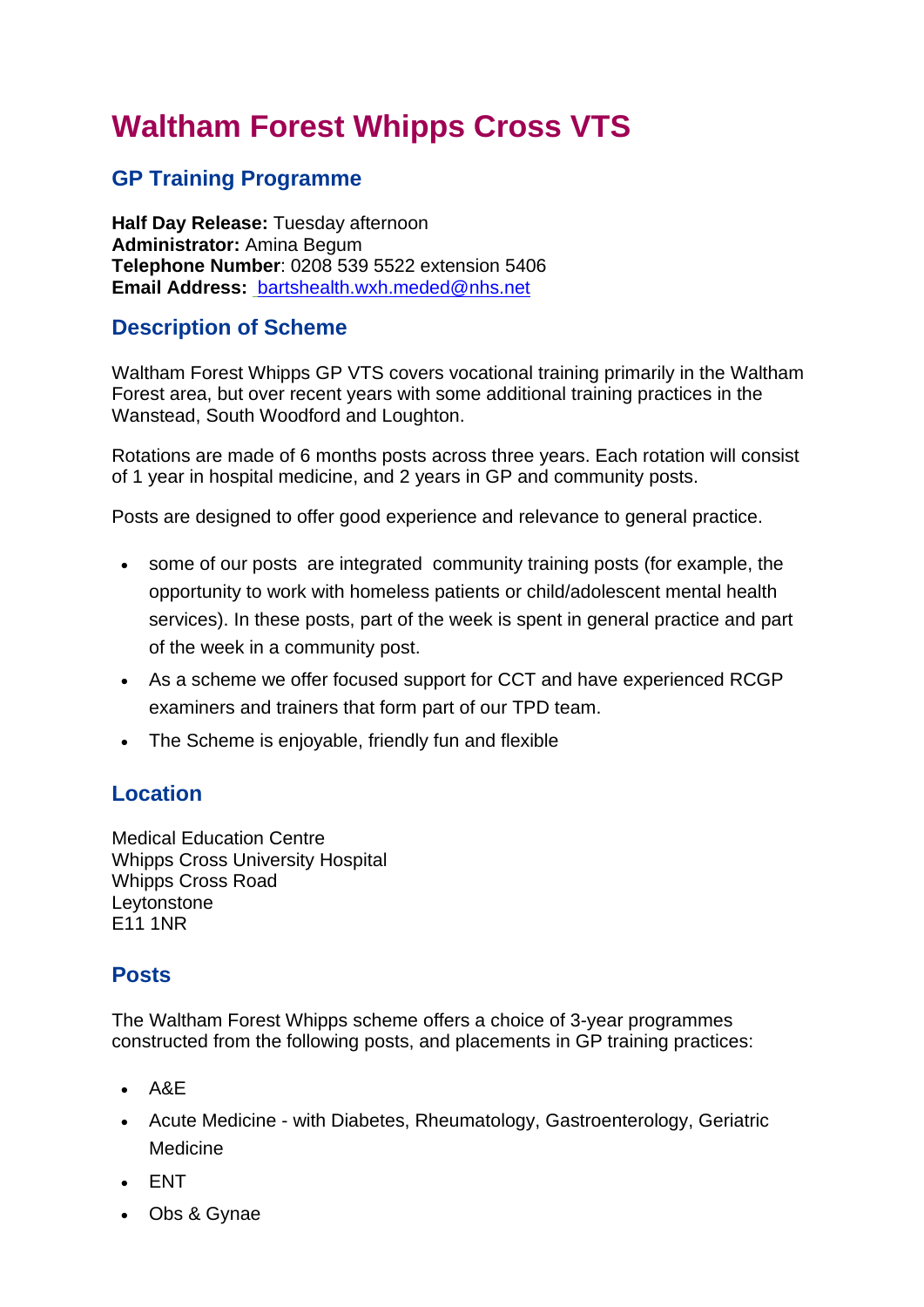- Psychiatry Adult, Geriatric, Community
- Paediatrics acute, neonatal, community
- Child and Adolescent Mental Health
- Palliative Care
- Orthogeriatrics
- Homeless outreach

#### **Educational Activities**

**Half day release:** The VTS group meets on a Tuesday afternoon, for 3, 12 week terms per year, at Medical Education Centre at Whipps Cross Hospital from 1-5pm. Attendance is mandatory and this will be incorporated into your weekly work schedule.

The teaching afternoons are varied, offering the opportunity for trainees to have CCT focused training, involve themselves with role play, attend seminars and workshops, and lead teaching sessions themselves. Sessions are interactive, with an emphasis on small group work where possible. We include trips out, and each year we organise a mandatory overnight residential which is both a social and educational highlight. Previous residential themes have included: Poetry in Medicine, Ethics, Commissioning, wellbeing in fitness to practice, coaching and mentoring, medicine in cinema. As well as being educational, it is an opportunity for everyone on the scheme to get to know each other and develop supportive friendships.

PDs are always available to facilitate and teach, and we are well supported by our Whipps Cross consultants, and other Health Care professionals.

Trainees are involved with timetable planning, which is learner centred. We often have a guest speaker facilitating an educational session on a topic decided at our termly timetable planning meetings.

The scheme strives to prepare its trainees for the world beyond VTS and topics will be included to help with this. In recent years, after CCT, there have been recruitment initiatives in collaboration with the local training hub who help with gaining salaried GP employment together with funding for a fellowship to develop an area of interest chosen by the newly qualified GP.

As part of our annual programme we include Adult and Child Safeguarding training and include a Child Health Surveillance Course.

We have an active trainee rep committee whom we meet with regularly. We pride ourselves in getting to know each trainee as an individual and forming positive working relationships.

#### **Highlights**

Waltham Forest is a culturally and demographically diverse borough comprising inner city areas such as Walthamstow, Leytonstone and suburban areas such as Chingford. It is an exciting place to work. Living in Waltham Forest offers everything